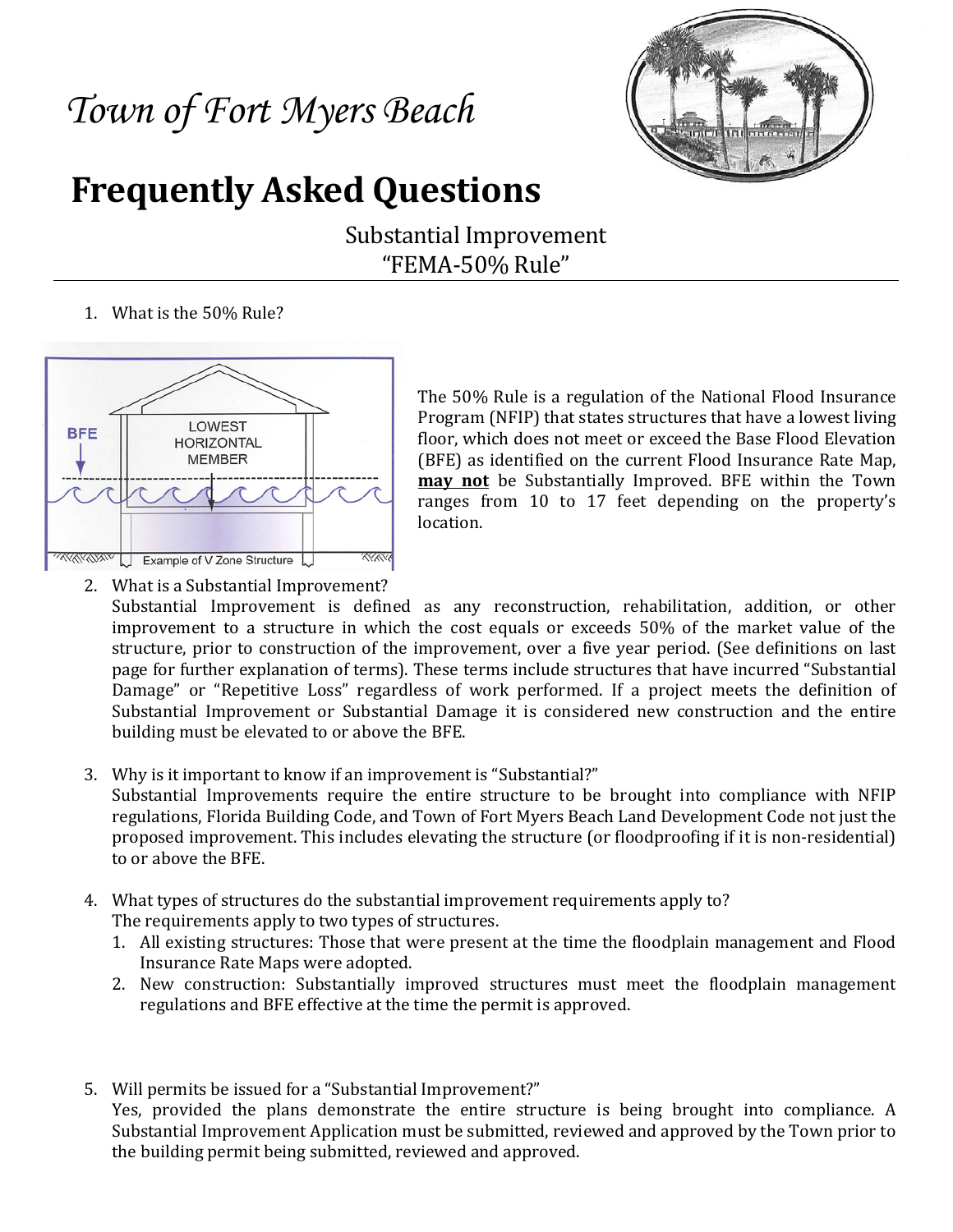## 6. What is Market Value?

Market Value is the assessed value or properly depreciated appraised value of the structure. The Town of Fort Myers Beach determines market value in the following ways:

- a. Utilize the Lee County Property Appraisers assessment for ad valorem taxation for the structure only.
- b. An independent appraisal prepared and certified by a Florida Licensed Appraiser in an acceptable FEMA format, for the structure only.
- 7. Where can I find the value of the structure on the Lee County Property Appraiser's Website?

To look up the building value of a property, highlight the "Database Search" on the left side of the screen and click "Property Data Search." After the page loads, click "Real Property Search and Browse," Enter the property information available and click "Search" at the bottom of the page. After the page loads, click "Parcel Details." When the page loads, navigate to the "Property Values" Title and click the chart graphic next to the title. This will open the "Property Value History." The "Building" Column provides the value needed. In the example below, the value would be \$559,405.

| Property Values (2012 TRIM)                            |           | <b>Exemptions</b>             |                               |              |                                  | <b>Attributes</b>                 |                        |  |                |                            |  |  |
|--------------------------------------------------------|-----------|-------------------------------|-------------------------------|--------------|----------------------------------|-----------------------------------|------------------------|--|----------------|----------------------------|--|--|
| <b>Just</b>                                            | 3,013,311 | <b>Homestead / Additional</b> |                               | 0/0          |                                  | <b>Land Units Of Measure</b>      |                        |  | SF             |                            |  |  |
| <b>Assessed</b>                                        | 3,013,311 | Widow / Widower               |                               | 0/0          | <b>Units</b>                     |                                   |                        |  | 280206.00      |                            |  |  |
| <b>Portability Applied</b>                             | $\bf{0}$  | <b>Disability</b>             |                               |              | $\bf{0}$                         | Frontage                          |                        |  | $\bf{0}$       |                            |  |  |
| <b>Cap Assessed</b>                                    | 3,013,311 | Wholly                        |                               | 3,013,311    |                                  | <b>Depth</b>                      |                        |  | $\bf{0}$       |                            |  |  |
| <b>Taxable</b>                                         | $\bf{0}$  | <b>Senior</b>                 |                               |              | $\bf{0}$                         | <b>Total Number of Buildings</b>  |                        |  | $\mathbf{1}$   |                            |  |  |
| <b>Cap Difference</b>                                  | $\theta$  | <b>Agriculture</b>            |                               |              | $\mathbf{0}$                     | <b>Total Bedrooms / Bathrooms</b> |                        |  | 0/42.0         |                            |  |  |
|                                                        |           |                               |                               |              |                                  | Total Living Area <sup>0</sup>    |                        |  |                | 17,636                     |  |  |
|                                                        |           |                               |                               |              |                                  |                                   |                        |  |                | 1985                       |  |  |
|                                                        |           |                               | 1st Year Building on Tax Roll |              |                                  |                                   |                        |  |                |                            |  |  |
|                                                        |           |                               |                               |              |                                  | <b>Historic District</b>          |                        |  |                | <b>No</b>                  |  |  |
| <b>Property Value History</b><br>$=$                   |           |                               |                               |              |                                  |                                   |                        |  |                |                            |  |  |
| Parcel Value History for Parcel 19-46-24-W3-0020D.0010 |           | <b>Tax Year</b>               |                               | <b>Just</b>  | <b>Market</b><br><b>Assessed</b> | <b>SOH</b><br><b>Assessed</b>     | <b>Taxable</b>         |  | <b>Source</b>  |                            |  |  |
| 10,000,000                                             |           | Just                          |                               | 1992         | 847,370                          | 847,370                           | 847,370                |  |                | <b>ROLL</b>                |  |  |
| 9,000,000                                              |           | Market Assessed               |                               | 1993         | 834,500                          | 834,500                           | 834,500                |  | $\overline{0}$ | <b>ROLL</b>                |  |  |
| 8,000,000                                              |           | Capped (SOH)                  |                               | 1994         | 821,630                          | 821,630                           | 821,630                |  | $\Omega$       | <b>ROLL</b>                |  |  |
| 7,000,000                                              |           | Taxable                       |                               | 1995         | 808,930                          | 808,930                           | 808,930                |  | $\Omega$       | <b>ROLL</b>                |  |  |
|                                                        |           |                               |                               | 1996         | 796,390                          | 796,390                           | 796,390                |  |                | <b>ROLL</b>                |  |  |
| 6,000,000                                              |           |                               |                               | 1997<br>1998 | 1,363,480<br>1,362,500           | 1,363,480<br>1,362,500            | 1,363,480<br>1,362,500 |  | $\Omega$       | <b>ROLL</b><br><b>ROLL</b> |  |  |
| 5,000,000                                              |           |                               |                               | 1999         | 1,353,650                        | 1,353,650                         | 1,353,650              |  |                | <b>ROLL</b>                |  |  |
| 4,000,000                                              |           |                               |                               | 2000         | 1,344,790                        | 1,344,790                         | 1,344,790              |  |                | <b>ROLL</b>                |  |  |
| 3,000,000                                              |           |                               |                               | 2001         | 2,266,870                        | 2,266,870                         | 2,266,870              |  | $\Omega$       | <b>ROLL</b>                |  |  |
| 2,000,000                                              |           |                               |                               | 2002         | 2,256,310                        | 2,256,310                         | 2,256,310              |  | O              | <b>ROLL</b>                |  |  |
| 1,000,000                                              |           |                               |                               | 2003         | 3,657,920                        | 3,657,920                         | 3,657,920              |  |                | <b>ROLL</b>                |  |  |
|                                                        |           |                               |                               | 2004         | 3,547,790                        | 3,547,790                         | 3,547,790              |  | $\Omega$       | <b>ROLL</b>                |  |  |
|                                                        |           | 2012                          |                               | 2005         | 7,816,020                        | 7,816,020                         | 7,816,020              |  | $\overline{0}$ | <b>ROLL</b>                |  |  |
|                                                        |           |                               |                               | 2006         | 9,247,230                        | 9,247,230                         | 9,247,230              |  | O              | <b>ROLL</b>                |  |  |
|                                                        |           |                               |                               | 2007<br>2008 | 9,234,730<br>9,222,220           | 9,234,730<br>9,222,220            | 9,234,730<br>9,222,220 |  |                | <b>ROLL</b><br><b>ROLL</b> |  |  |
|                                                        |           |                               |                               | 2009         | 6,407,660                        | 6,407,660                         | 6,407,660              |  |                | SOH                        |  |  |
|                                                        |           |                               |                               | 2010         | 5,009,881                        | 5,009,881                         | 5,009,881              |  | O              | <b>SOH</b>                 |  |  |
|                                                        |           |                               |                               | 2011         | 3,025,681                        | 3,025,681                         | 3,025,681              |  |                | SOH                        |  |  |
|                                                        |           |                               |                               | 2012         | 3,013,311                        | 3,013,311                         | 3,013,311              |  | $\Omega$       | <b>SOH</b>                 |  |  |

8. Can replacement cost be substituted for market value to determine substantial improvement or damage?

No, replacement cost is the cost of replacing the structure with a structure of like kind, using present day costs for labor and materials. Replacement cost is often must greater than market value.

9. Are there any projects that do not count towards the 50% Rule? Yes, in the following examples the cost of improvements do not apply to the 50% Rule.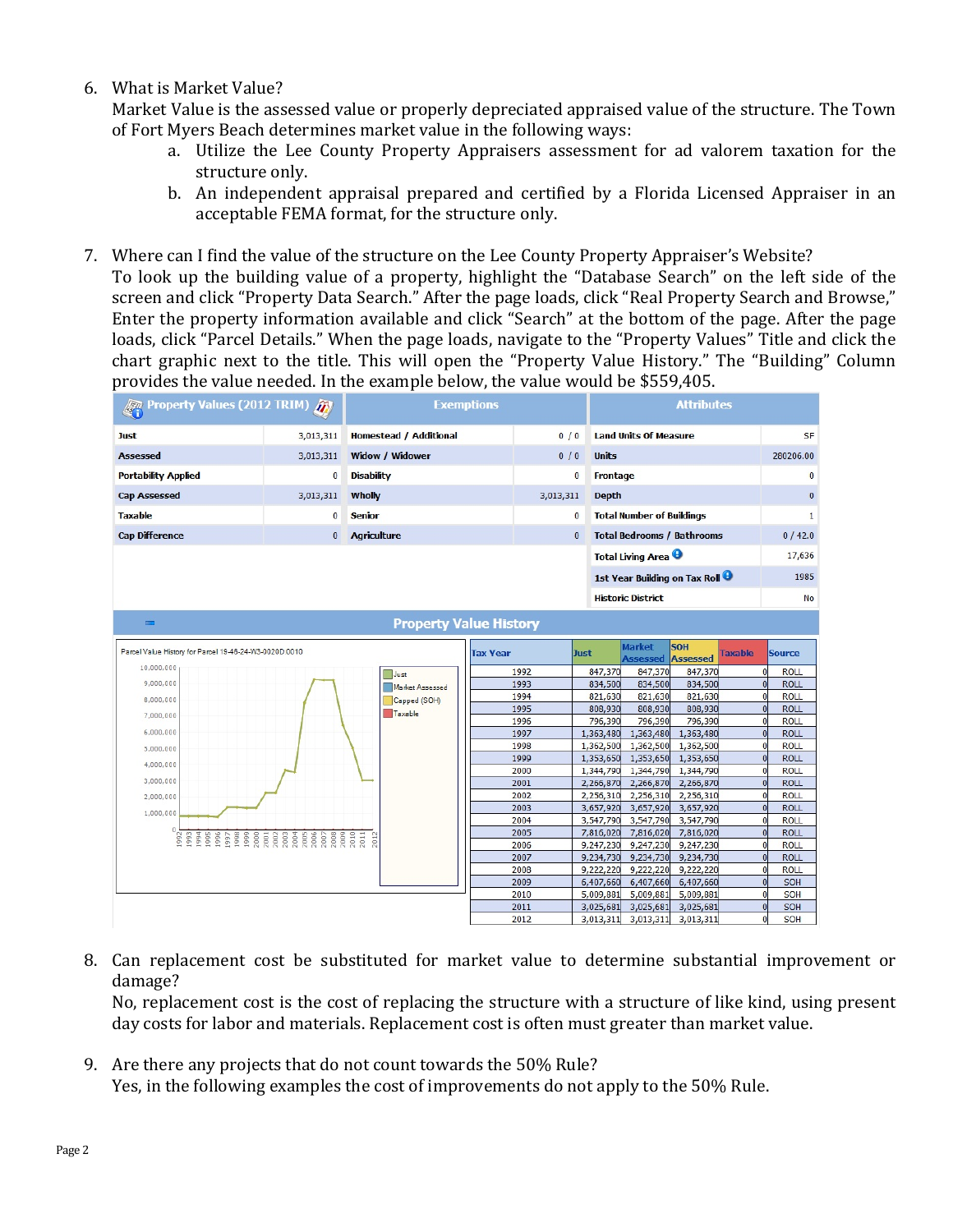- a. Any improvement of a structure to correct existing violations of state or local health, sanitary or safety code specifications which have been identified by the local code enforcement official prior to the application for permit and which are the minimum necessary to assure safe living conditions. This does not apply to structures that are considered "Substantially Damaged."
- b. Any repair, rehabilitation or addition constituting substantial improvement to a designated historic structure may be exempt, but the owner must receive in writing approval from the Florida Bureau of Historic Preservation office that the structure will maintain its historical integrity and historical classification.
- c. Any alterations or improvements, whose express purpose is the mitigation of future storm damage, provided they do not exceed 50% of the market value of the structure over a one year period. Examples include but are not limited to: storm shutters, shatterproof glass, strengthening roof attachments. Mitigation improvements may be made in the same year as other improvements, but the total cost of both types of improvements may not exceed 50% of the market value of the structure.
- d. Costs related to the development of plans and specifications, surveys, and permits.
- 10. Do maintenance projects count toward the 50% calculation?

Yes, maintenance projects of any type are logged toward the 50% rule.

If the maintenance requires a permit from the Town of Fort Myers Beach, the Substantial Improvement Application must be provided with the permit application.

If a permit is not required, the Residential Improvement Cost form is to be submitted to the Town to track the cumulative improvement.

11. Can I enclose the area underneath my home and make it into habitable space?

No, if the area is located below the base flood elevation this area can only be used for parking, storage, and limited access. It should be noted that areas enclosed that are larger than 299 square feet shall be considered the first habitable floor by FEMA and the NFIP program.

12. Is Substantial Improvement cumulative?

Yes, Structures can be improved up to 50% every 5 years. The 50% is calculated from estimates and contractors prior to the commencement of work and with consideration to any other permitted work that has been completed in the past 5 years.

Improvements that assist toward mitigation of future storm damage such as storm shutters, impact resistant windows, strengthening of roof attachments, and minor floodproofing can be made provided they do not exceed 50% of the value of the building in a one year period. Mitigation improvements may be made during the same year as other improvements. However the total cost of both types of improvements may not exceed 50% of the building value.

13. How is the value of an improvement determined?

The Town uses a Substantial Improvement Application, which must be completed, signed by the contractor or the owner-builder, and submitted with the permit application to determine if a project can be completed under the 50% threshold. This form must also include copies of the construction contract and any subcontractor bids. The Town will then evaluate the cost of improvements and determine if they are fair and reasonable. The cost of improvement includes the total costs for repair, reconstruction, rehabilitation, additions, or other improvements to the structure. These costs include all materials, labor, built in appliances, overhead, profit, demolition, and repairs made to the structure. The application must be reviewed and approved prior to building permit approval and commencement of work.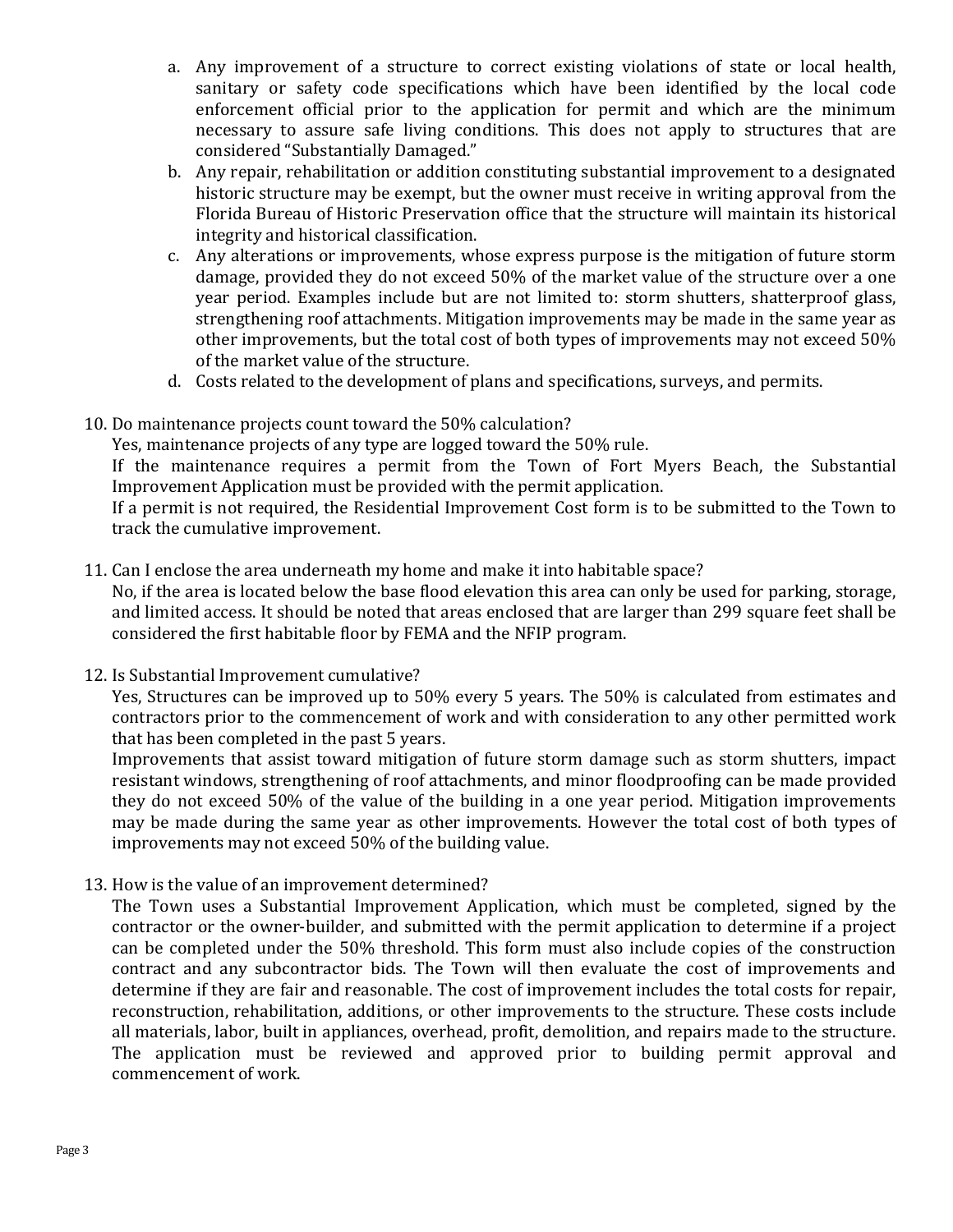The Town also uses an Improvement Cost Submittal Form for projects that do not require building permits. The purpose of this form is to track the costs of improvements to ensure the 50% threshold is maintained. These costs are also considered cumulative and will count against the building value for 5 years. Examples of improvements that do not require a permit include; painting, stand alone appliances, floor coverings, exterior finishes, interior doors, and hardware.

- 14. Is the cost of an improvement discounted if the owner does the work or the materials are donated? No, the value placed on materials must equal the actual or estimated cost. The value placed on labor must be estimated based on applicable hourly wage scales for the type of construction work. Improvement cost cannot be discounted to keep the cost estimate below 50%.
- 15. Are there any items that can be excluded from the cost of improvement?

Items that should not be counted toward the cost of repair include plans, specifications, surveys, building permits, and other items separate from or incidental to the repair or improvement of the structure such as outdoor landscaping. Improvements to the land, such as driveways, pools, seawalls, etc. are not included in the 50% Rule value.

16. How do I find out the required BFE of my property and what does it mean?

You can call the Town of Fort Myers Beach Planning Coordinator at 239-765-0202 X115 or you can look on the Flood Insurance Rate Map (FIRM) that are listed on the Town's website at: [www.fortmyersbeachfl.gov/index.asp?nid=168](http://www.fortmyersbeachfl.gov/index.asp?nid=168)

Base Flood Elevation (BFE), is the 1% annual chance of flooding. The 1% annual chance of flood is one that has a 1% (1 out of 100) chance of occurring in any given year. The base flood is also informally referred to as the 100-year flood and is the national standard used by the NFIP and all Federal agencies for the purposes of requiring the purchase of flood insurance.

17. What are the flood zones within the Town?



**AE Zone** – the AE Zones have a BFE established on the FIRM and are areas that are susceptible to slow rising waters.

**VE Zone** – The VE zones, also known as Velocity zones, are in the coastal area along the Gulf of Mexico. These areas have a BFE established on the FIRM and are areas that are susceptible to wave action and rising floodwaters during a storm.

18. How do I find out the elevation of the lowest floor of my house?

An Elevation Certificate is needed to determine the elevation the structure was built at. Some homes within the Town have had elevation certificates completed and are on file at Town Hall. You can call the Town's Building Services Coordinator at 239-765-0202 to determine if a copy is on file. If not, a survey and Elevation Certificate will need to be completed by a Florida Licensed Surveyor.

19. Is flood insurance required?

Yes, flood insurance is required for receipt of federal or federally related financial assistance (such as a mortgage) for acquisition and/or construction of buildings in a Special Flood Hazard Area (SFHA). The entire Town of Fort Myers Beach is within an SFHA. There is a 30 day waiting period for new flood insurance policies.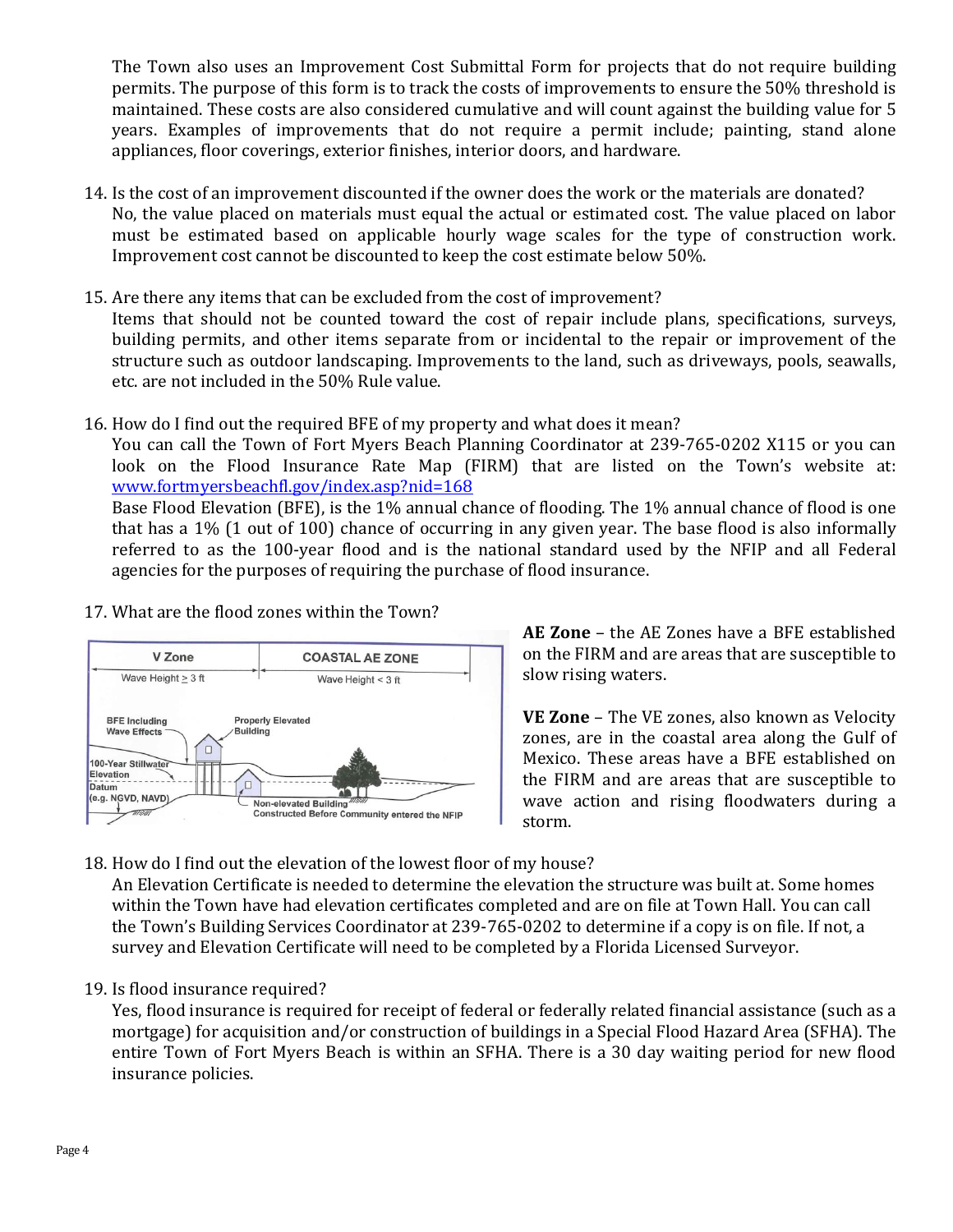- 20. Why should an owner suffer what seems to be a penalty for upgrading and/or improving a structure? The underlying principal for counting extra costs associated with the more expensive materials, labor or design is the added real property that would be at risk to flood damage. It should be noted that in some form, the Federal Government (NFIP, FEMA, or various disaster assistance programs) would likely be obligated to pay a portion of or all future damage to these more expensive improvements. In addition, structures located in a SFHA that are not elevated to or above the BFE pose threats to the health and safety of the occupants of these structures. Over time it is not only important to protect the property of the existing structures through substantial improvement, but also protect the health and lives of the public citizens that occupy them.
- 21. What if the Town of Fort Myers Beach did not participate in the NFIP?

There are several consequences if the Town did not participate. The largest is the unavailability of affordable flood insurance for residential or commercial buildings within the Town. In addition, there would be no Federal grants, loans, mortgage insurance, or federal disaster assistance for structures in the SFHA. Owners of buildings with conventional loans would also be required to notify buyers or lessees that the property is in a SFHA and Federal disaster relief is not available to them in the event of a declared disaster.

# **SUBSTANTIAL DAMAGE**

#### 22. What is Substantial Damage?

Damage of any origin sustained by a structure whereby the cost of restoring the structure would equal or exceed 50% of the market value of the structure before the damage occurred. The regulations regarding Substantial Improvement also pertain to Substantial Damage. All structures that are determined to be substantially damaged are automatically considered to be substantial improvements regardless of the repair work being performed.

- 23. If a structure is substantially damages and is not brought into compliance with community floodplain management regulations, how will that impact on flood insurance rates and premiums? If the structure is identified as Substantially Damaged and is not elevated but is rebuilt (a violation of the Town's floodplain management regulations) the insurance rates and premiums will be significantly higher – as much as 4,000 dollars.
- 24. What happens when a structure is damaged, but not substantially, and during the repair the owner also makes an addition, rehabilitation, or other improvements to the structure? If the owner of a building, which was 30% damaged by flood, decides to add a room during the repair process for the flood damage, the combined total of these improvement must be equal to or less than 50% of the structures pre-damaged market value to **not** be considered a substantial improvement.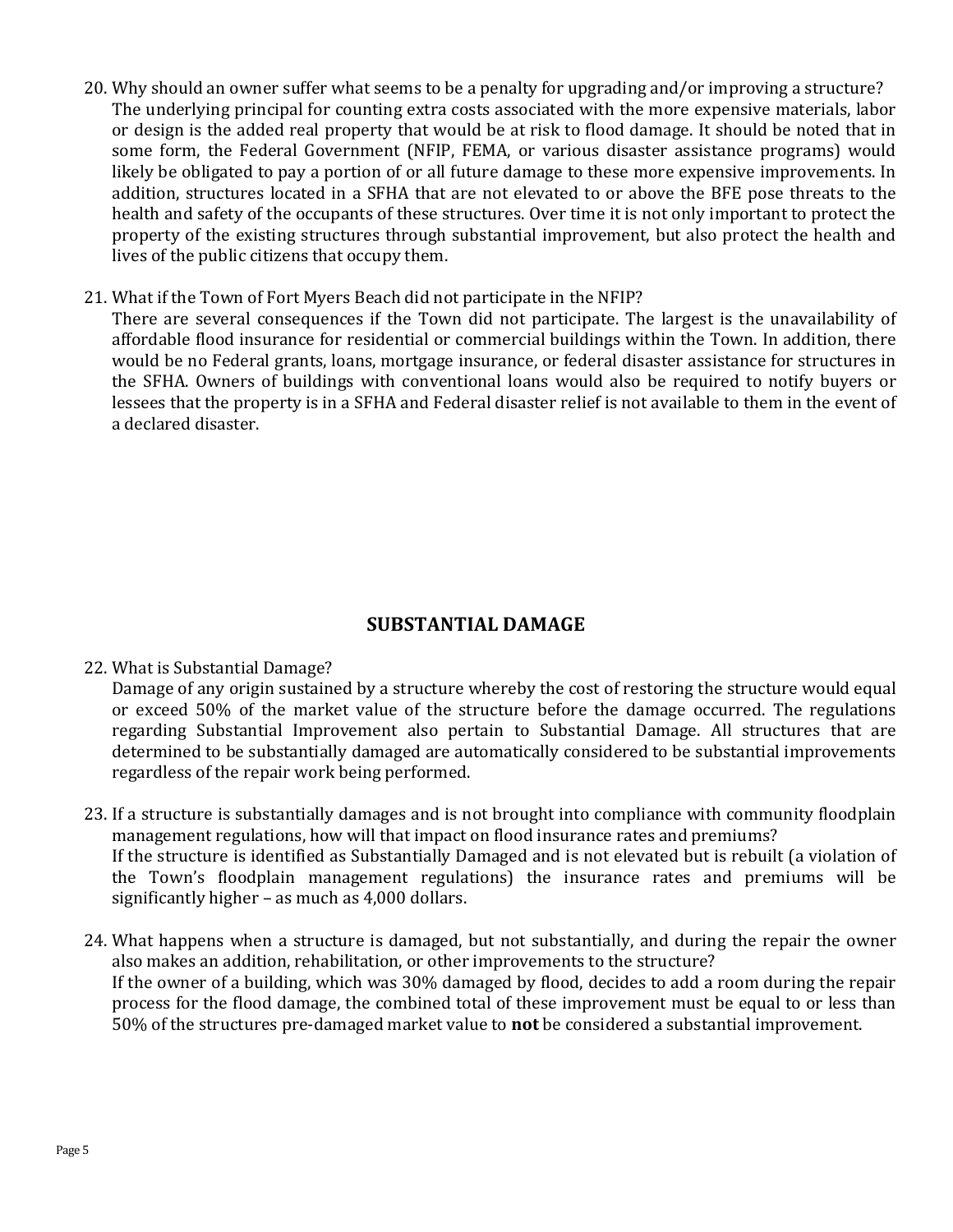# **DEFINITIONS**

Rehabilitation - improvements made to an existing structure which do not affect the external dimensions of the structure

Addition – improvements that increase the square footage of a structure.

- Reconstruction when an entire structure is destroyed by damage or is purposeful demolished or razed and anew structure is built on the old foundation or slab.
- Repetitive Loss and NFIP insured structure that has had at least two paid flood losses of more than \$1,000 each in any 10 year period since 1978.